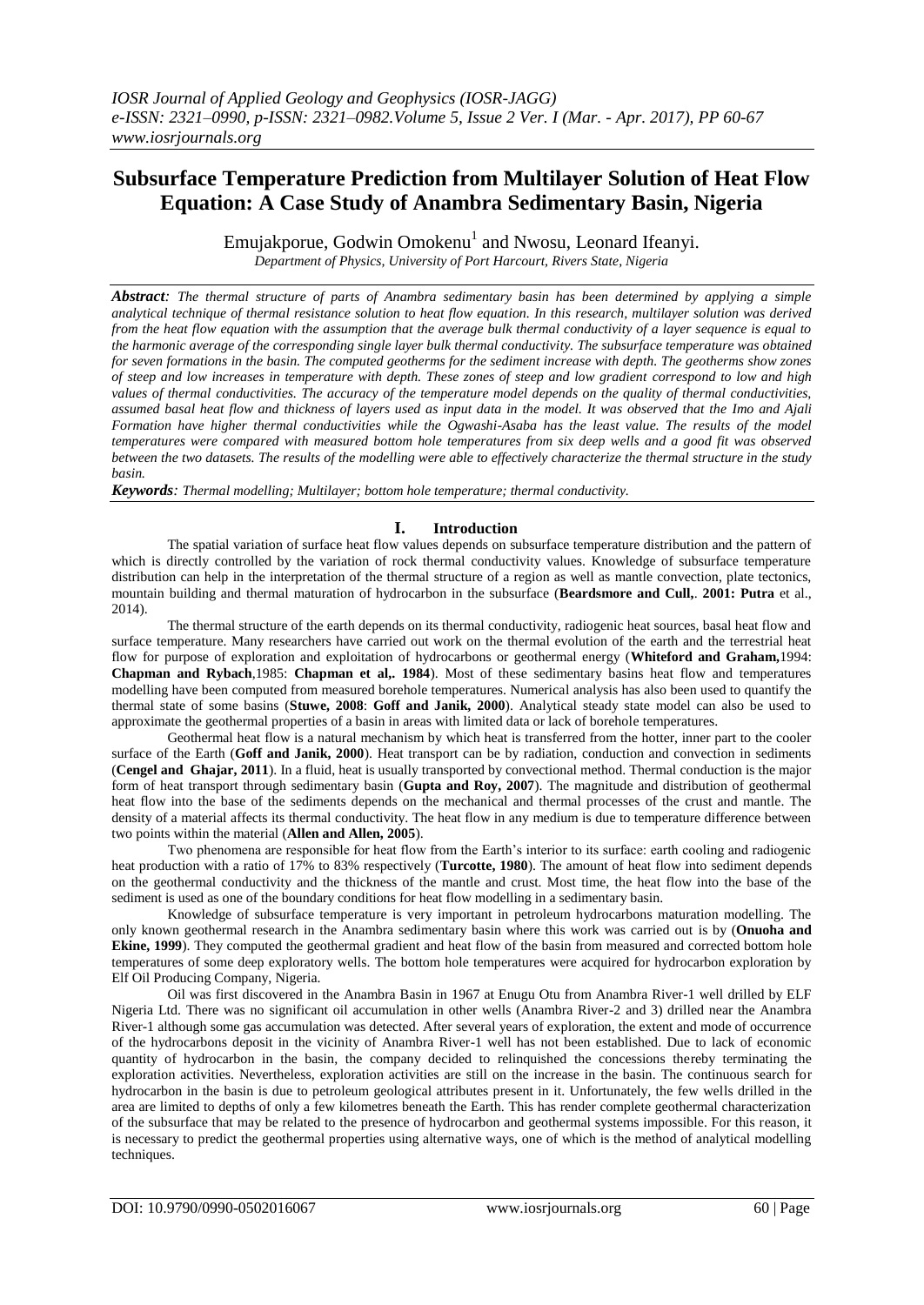## *Subsurface Temperature Prediction from Multilayer Solution of Heat Flow Equation: A Case Study of*

In this research, simple analytical multi-layer solution of 1-D conductive steady state temperature distribution was derived and the result was used to characterized the thermal regime of the subsurface in the study area. The results of the research will be used as an aid for inferring the thermal structure and causes of spatial variation in observed heat flow in the basin. The subsurface temperature modelling is based on assumed basal heat flow and surface temperature. The subsurface temperature was computed for the seven formations in the Anambra sedimentary basin. Information on the geological structure, configuration of rock thermal properties and reliable boundary conditions are very important for geothermal modelling. To test the validity of the model and the assign formation properties the modelled temperatures were compared with measured and corrected bottom hole temperatures from six boreholes. By using different thermal conductivity and thickness values of the seven formations, a reasonable fit for the bottom hole temperatures of the six wells was obtained.

### **II. Summary of the Geology of the Study Area**

The Anambra sedimentary basin (Fig. 1) is a late Cretaceous-Palaeocene Proto Niger-Benue Delta Complex. The basin is bounded on the east by the Abakaliki anticlinorium, and on the west by the Precambrian complex rocks of western Nigeria and on the southern part by the upper limits of the Niger Delta Eocene growth faults (**Nwajide, 2005**: **Genik, 1993**). The thickness of the basin ranges from 1000 – 4500 m (**Ladipo et al., 1992**). The stratigraphies of the Anambra Basin ranges in age from late Cretaceous to Eocene (Fig. 2). The oldest or basal formation of the Anambra Basin is the Campano-Maastrichtian Agwu shales which is succeeded by the Nkporo Formation. The Nkporo Formations is made up of shales and interbedded sands. The Mamu Formation which overlies the Nkporo Formation ranges in age from Lower to Middle Maastrichtian and the lithologies include shales and sandstones, with some limestones in some parts of the basin. The Mamu Formation is about 100 to 1000 m thick across the basin. The Mamu Formation is overlain by Ajali Sandstones that has an average thickness of about 300 m. The Nsukka Formation which is the youngest Cretaceous sequence in the basin overlies the Ajali sandstone Formation. The lithology of the Nsukka Formation consists of shales, siltstones, sands and thin coal seams which are interbedded. The Palaeocene Imo shale, Eocene Ameki and the topmost Ogwashi-Asaba Formations, respectively overlie each other conformably after the Nsukka Formation.



**Figure 1:** Generalized Geological Map of Nigeria showing the Anambra Sedimentary Basin represented with blue colour (Modified from (Abubakar, 2014)

| AGE                    | <b>UNIT</b>         | LITHOLOG<br>Y                                      | <b>DEPHT</b><br><b>RANGE</b> |
|------------------------|---------------------|----------------------------------------------------|------------------------------|
| Oligocene              | Ogwashi-            |                                                    | $\sigma$                     |
| Eocene.                | Asaba<br>Tormation  | <b>CARL AND IN</b>                                 | 250 <sub>m</sub>             |
|                        | Amelci<br>Group     | $-12$<br><b>City</b><br>المقمانية والمقمة والمقامة | 2150 m                       |
| Palaeocene             | Jmo<br>Formation    |                                                    | 2650 m                       |
|                        | Nsukka<br>Formation | alakat alakakat                                    | 3000 m                       |
| Maastrichti<br>$3 + 1$ | Ajali Sandstore     | ໐ ≛°                                               | 3300 m                       |
|                        | Mamu<br>Formation   |                                                    | 4300 m                       |
|                        | Nicporo Shale       |                                                    | 4700m                        |

**Figure. 2**: Summary of the stratigraphic data of the Anambra Basin (From **Oboh-Ikuenobe et al., 2005**)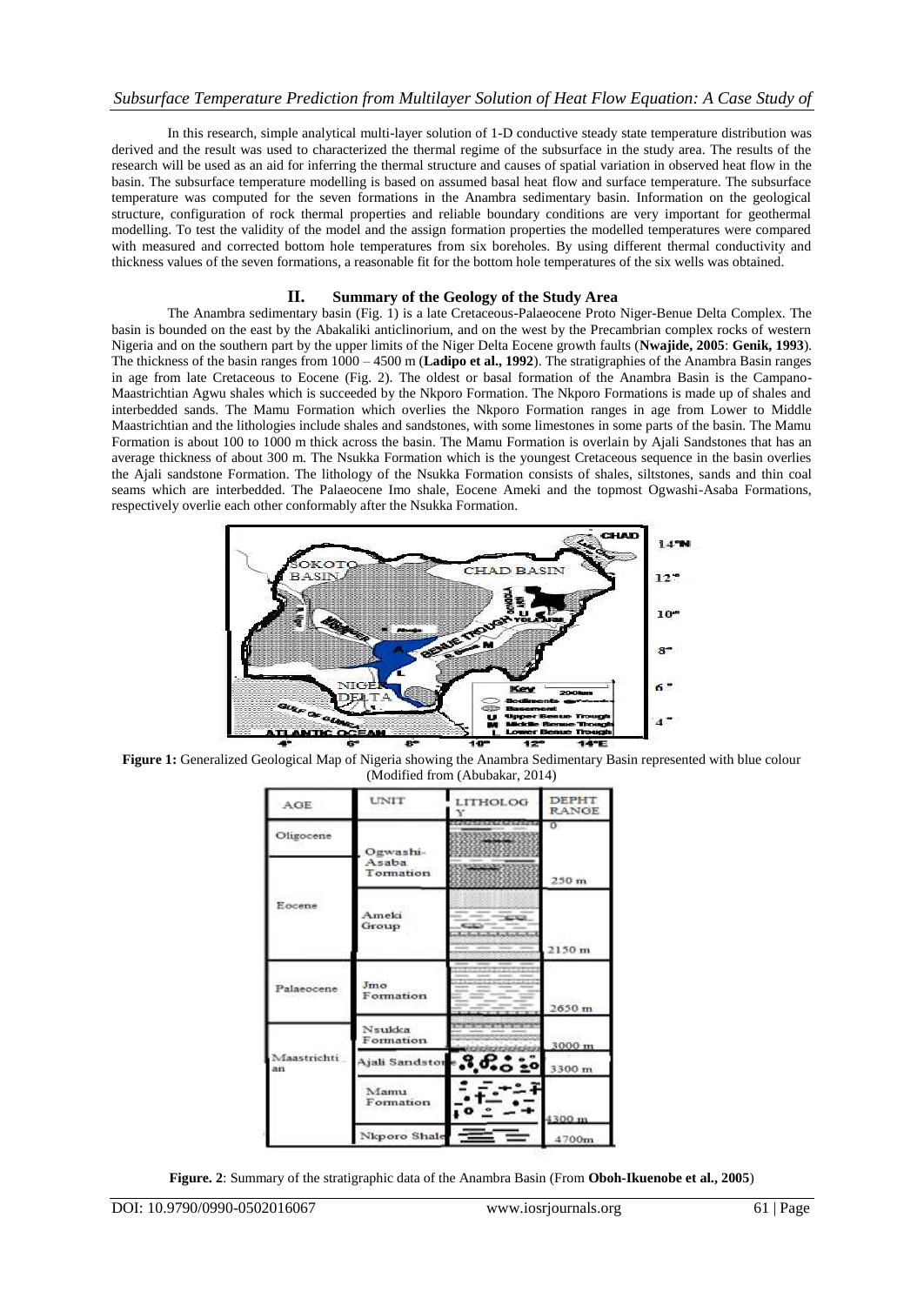The average thicknesses of the Imo and Ogwashi-Asaba Formations are 500 and 250 metres respectively (**Reyment, 1965**: **Jan du Chėne et al., 1978**: **Nwajide, 2005**: **Arua, 1986**: **Anyanwu and Arua, 1990**). The Ogwashi-Asaba Formation comprises of alternating coarse-grained sandstone, lignite seams, and light coloured clays of continental origin (**Kogbe, 1976**). The Anambra basin is smaller than the Niger Delta sedimentary basin and has little growth faults and shale diapers as when compared to the Niger Delta. The main source, reservoir and cap rocks of the basin are the Agwu shales and the Ajali sandstones

#### **III. Materials and Methods**

Subsurface heat flow and temperature distributions model in sedimentary basins is usually formulated in terms of Fourier"s differential equations of heat conduction. The model is normally applied with the assumption that the temperature distribution in the basin is in a steady state and the heat flow boundary condition is independent of the thickness of the basin. The heat flow equation is solved analytically from known surface temperature and the assumed heat flow into the base of the sedimentary basin. The steady state temperature equation in the sedimentary column (**Rybach**,1985: **Lowrie, 2007**) is given as

$$
\mathbf{Z} = -\mathbf{Z}\nabla\mathbf{Z} \tag{1}
$$

Where

 $Q = heat flow$ 

 $K =$  thermal conductivity

 $\nabla \mathbb{Z}$  = geothermal gradient

The minus sign in equation 1, is due to increase in temperature with depth (z), since heat flows from the subsurface to surface of the earth. This means that heat flows in the negative z direction (i.e., upwards) while temperature increases in the positive depth direction. The units of the heat flow and thermal conductivity are watts per square metre  $(Wm^{-2})$  and watts per metre per degree centigrade  $(Wm^{-1}C^{-1})^{-1}$ . For a sedimentary column, equation 1 can also be written as

(2)

Where

 $Q = heat flow$  $K_b$  = average bulk thermal conductivity  $T_b$  = temperature at the base of the column  $T<sub>o</sub>$  = surface temperature

 $H =$  total thickness of the sedimentary column

Making the formation boundary temperature  $(T_b)$  the subject of formula in equation 2, then

$$
T_{b} = T_{c} + Q \frac{H}{K_{b}}
$$

 (3) Assuming that the radioactive heat production in the sedimentary column is negligible, then the heat flow will remain the same in the column. The steady state multilayer solution of equation 3 can be obtained by assuming that the average bulk thermal conductivity of the sedimentary column is equal to the harmonic average of the corresponding single layer thermal conductivities  $k_i$  and the total thickness H is the summation of the individual thickness hi of the layers that made up the sedimentary column. Applying the principles of thermal harmonic resistance, then

$$
\frac{H}{K_b} = \sum_{i}^{n} \frac{h_i}{k_i}
$$
\n(4)

Substituting equation 4 into equation 3, we obtained

$$
T_{b} = T_{c} + Q \sum_{i}^{n} \frac{h_{i}}{k_{i}}
$$
\n
$$
\tag{5}
$$

Therefore, for the seven Formations in the Anambra basin, equation 5 can be expressed as;

$$
T_{b} = T_{c} + Q \left( \frac{h_{1}}{k_{1}} + \frac{h_{2}}{k_{2}} + \frac{h_{3}}{k_{3}} + \frac{h_{4}}{k_{4}} + \frac{h_{5}}{k_{5}} + \frac{h_{6}}{k_{6}} + \frac{h_{7}}{k_{7}} \right)
$$
\n(6)

The temperatures at the layer boundaries were calculated with equation 6. The subsurface temperatures were computed for six deep exploratory wells with bottom hole temperatures (Fig. 3) in order to compare the modelled temperatures with the measured temperatures. The temperature was calculated from the surface to the base of the Nkporo Formation. Table 1, shows the initial thermal conductivities and thickness of the individual Formation used for the temperature modelling (**Onuoha and Ekine, 1999**: **Oboh-Ikuenobe et al., 2005**). The surface temperature (To= 27 °C) and basal heat flow Q=50.0 mWm<sup>-2</sup> used for the modelling were also obtained from (**Onuoha and Ekine, 1999**). Applying the above model parameters in equation 6, the subsurface temperature distribution in the sedimentary basin was obtained.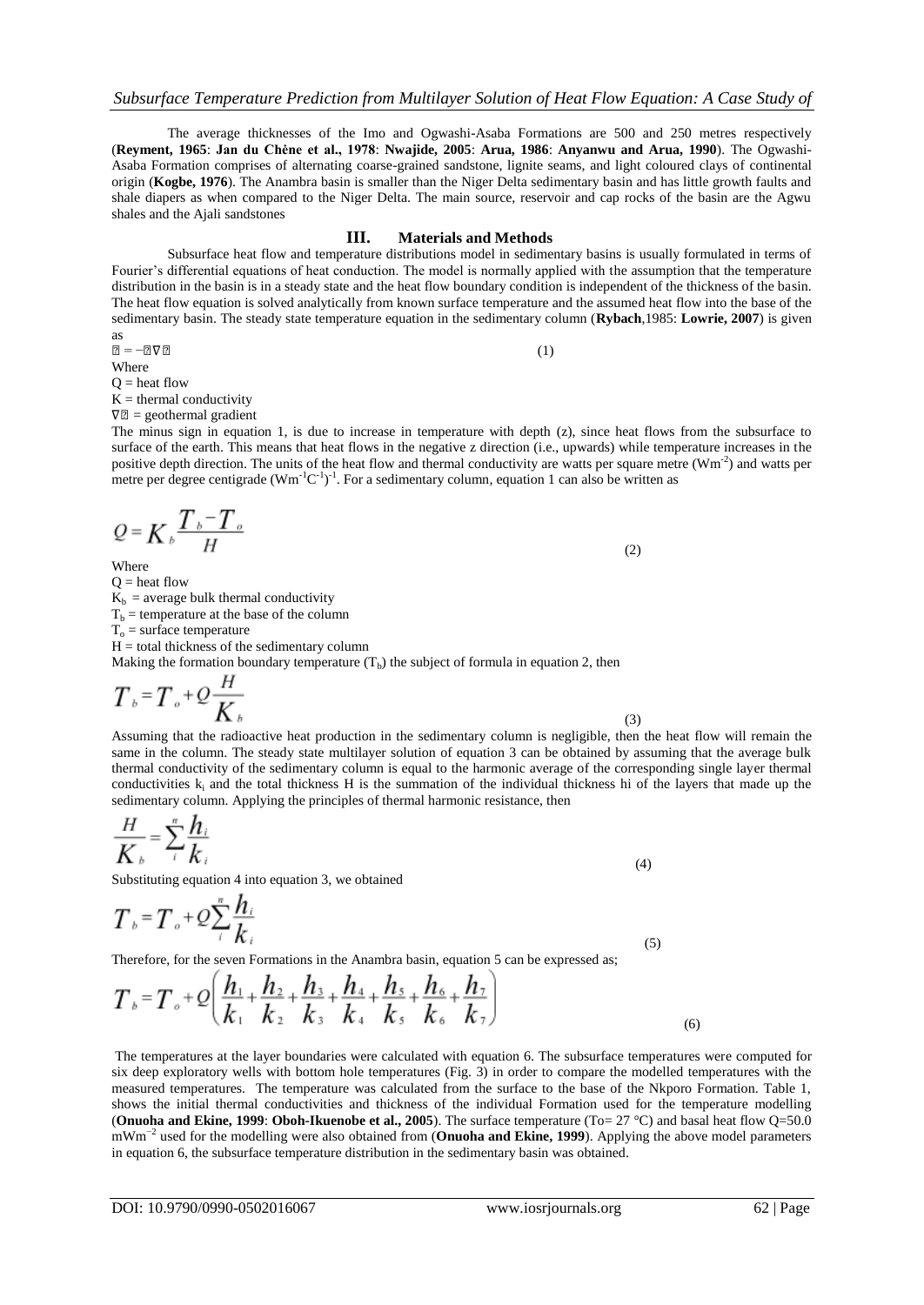

**Figure 3:** Base Map of the Study Area showing well locations (Modified from (**Onuoha and Ekine, 1999**)

|                   | Table 1: Thermal conductivity and thickness of Formations in Anambra Basin (Onuoha and Ekine, 1999: Oboh-Ikuenobe |  |  |  |  |  |  |
|-------------------|-------------------------------------------------------------------------------------------------------------------|--|--|--|--|--|--|
| et al., $2005$ ). |                                                                                                                   |  |  |  |  |  |  |
|                   |                                                                                                                   |  |  |  |  |  |  |

| Thermal Conductivity $(Wm^{-1}K^{-1})$ | Approximate Thickness Range (m) | Formation             |
|----------------------------------------|---------------------------------|-----------------------|
| 1.4785                                 | 250<br>$^{0}$ -                 | Ogwashi-Asaba         |
| 1.5932                                 | $250 - 2150$                    | Ameki Group           |
| 1.6802                                 | $2150 - 2650$                   | Imo Shale             |
|                                        |                                 |                       |
| 1.8267                                 | $2650 - 3000$                   | Nsukka Formation      |
| 2.2183                                 | $3000 - 3300$                   | Ajali Sandstone       |
| 1.941                                  | 3300 - 4300                     | <b>Mamu Formation</b> |
| 1.5489                                 | $4300 - 4700$                   | Nkporo Shale          |
|                                        |                                 |                       |

### **IV. Results and Discussion**

The Anambra basin is made up of about seven (7) Formations and two major lithologies. The Anambra Basin is made up of sequence of sandstones, shales, siltstones, mudstones, sandy shales and coal seams. The temperature and thermal conductivity versus depth profiles generated with equation 6 for the six wells are shown in Figures 4 to 9. The geotherms were generated for boreholes ALD-1, OKP-1, AJR-1, ANR-1, ANR-2 and IGB-1 in the study area. The maximum depth to which the wells were logged ranges between 2200 to 3050 metres.

To test the validity of the model and the assigned formation properties, the model temperatures were compared with measured bottom hole temperatures from the six wells. The measured bottom hole temperatures obtained from Elf Petroleum Nigeria Limited by (**Onuoha and Ekine, 1999**). They also corrected the raw bottom hole temperatures for drilling effects using the technique of (**Leblanc et al., 1981**). The results of the comparison between the estimated and corrected measured bottom hole temperatures for the six deep wells in the study area is shown in Table 2. Columns 3 and 4 of the table show the computed and corrected measured temperatures at the various depths. The difference between the estimated and corrected measured temperatures are shown in column 5. The result shows a very good agreement between measured and computed temperature. The difference between them lies between -9 to  $8^{\circ}$ C.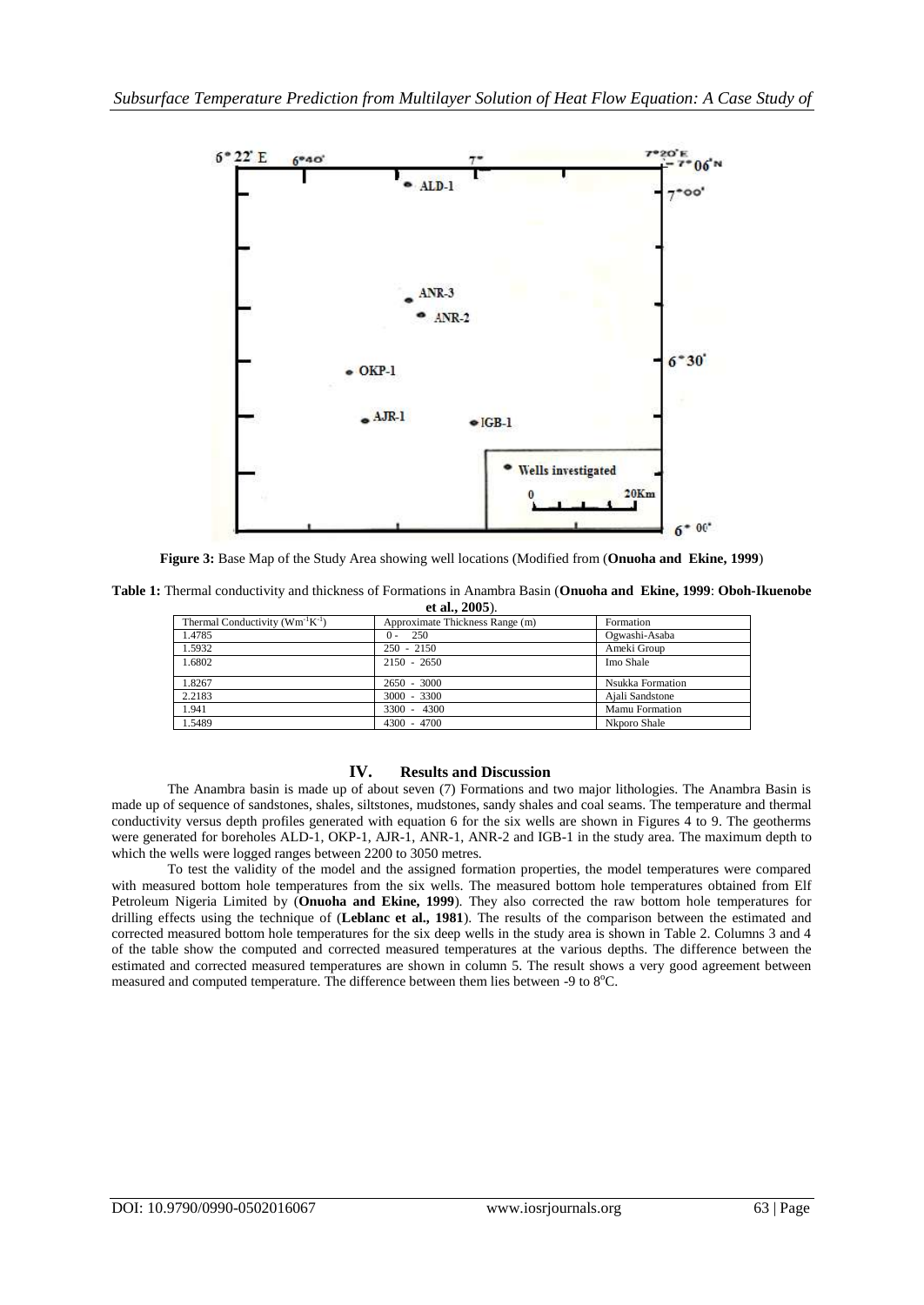

 **Figure 4: Modelled temperature and thermal conductivity at well Okp-1**



**Figure 5: Modelled temperature and thermal conductivity at well ALD-1**



**Figure 6: Modelled temperature and thermal conductivity at well AJR-1**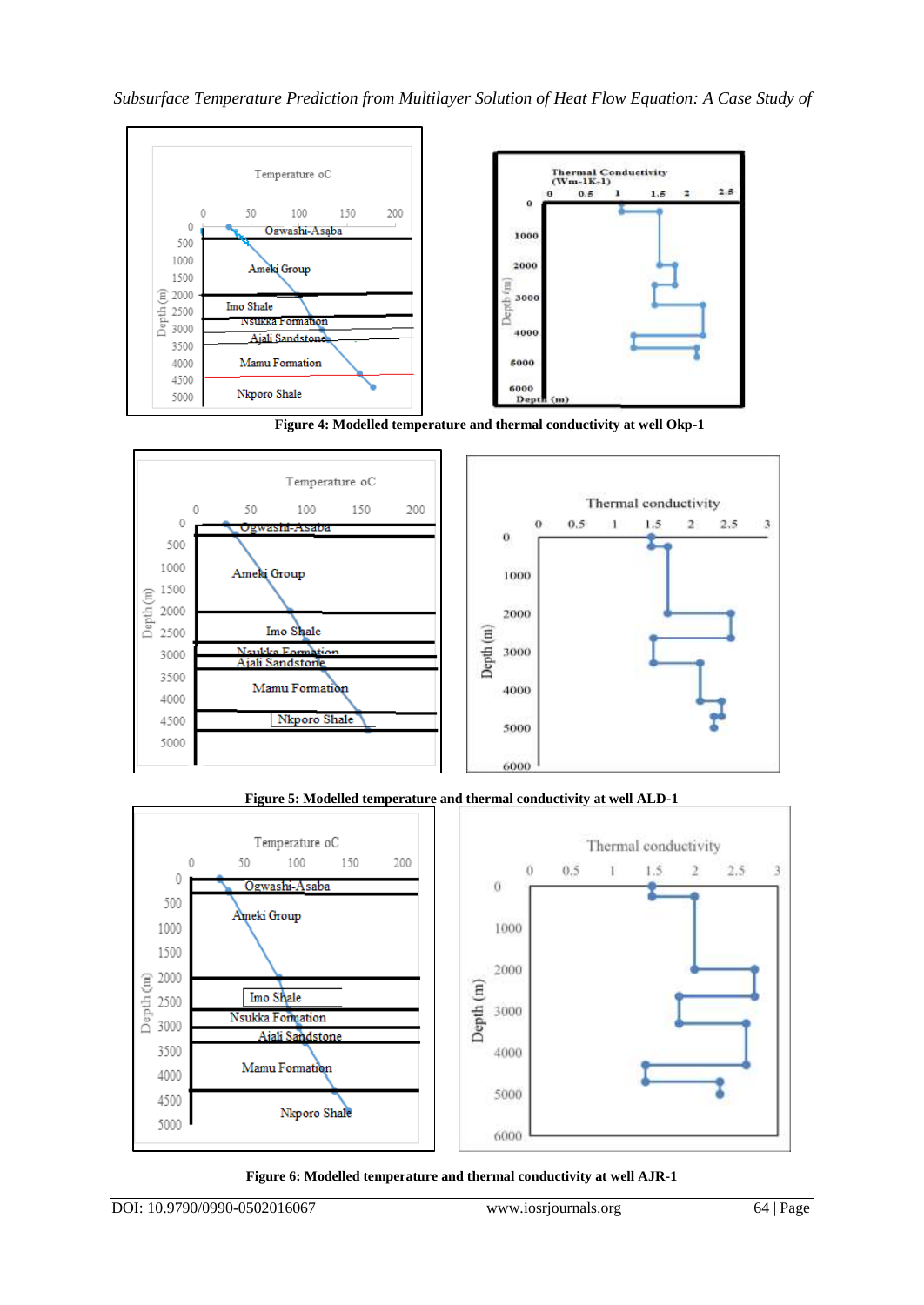

**Figure 7: Modelled temperature and thermal conductivity at well IGB-1**



 **Figure 8: Modelled temperature and thermal conductivity at well ANR-1**



 **Figure 9: Modelled temperature and thermal conductivity at well ANR-2**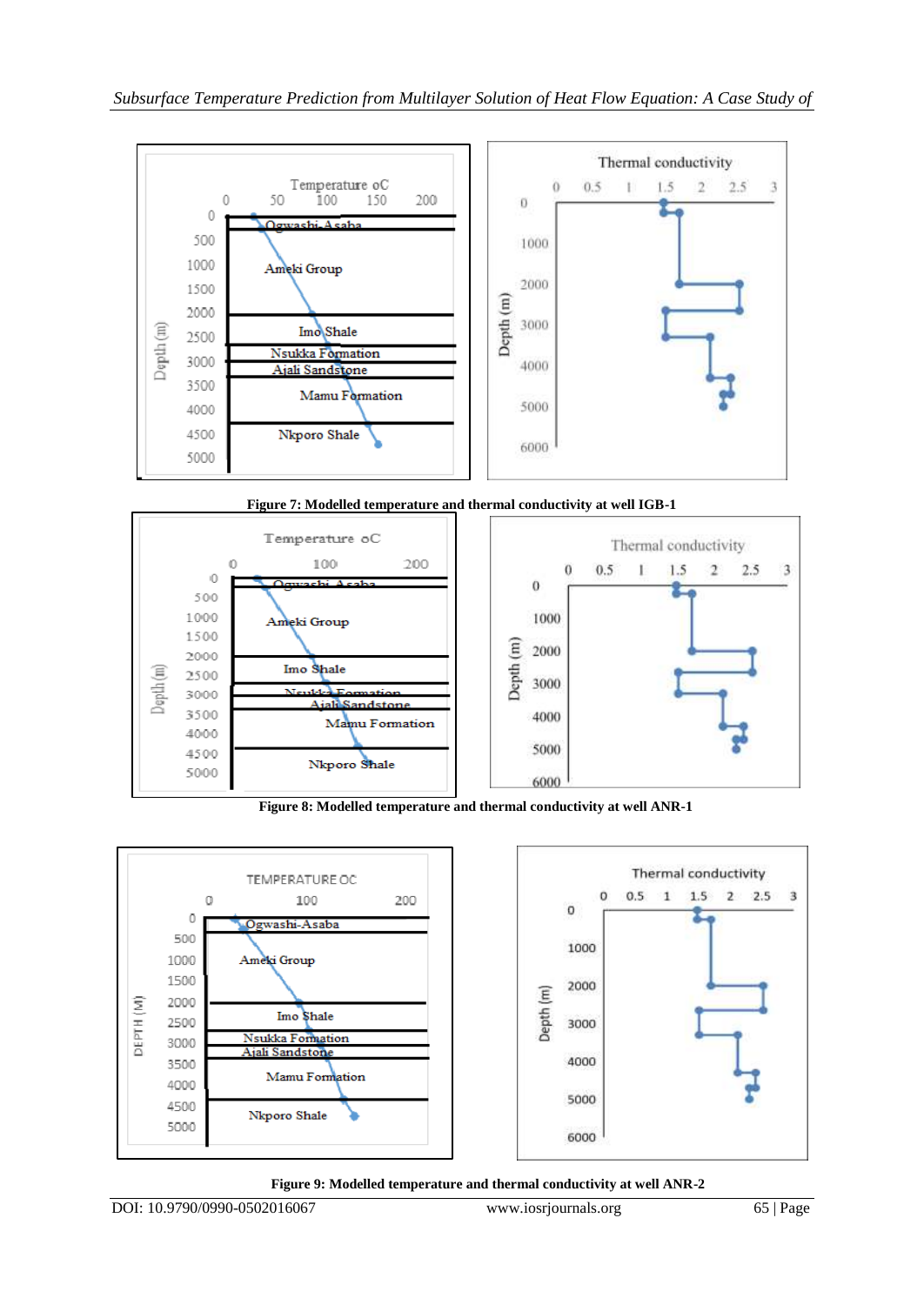| Difference between estimated | Measured bottom hole       | Estimated<br>bottom<br>hole | Depth (Metres) | Well        |
|------------------------------|----------------------------|-----------------------------|----------------|-------------|
| and measured Temperature     | temperature $(^{\circ}$ C) | temperature $(^{\circ}$ C)  |                |             |
| 1.083                        | 27                         | 28.083                      | $\theta$       |             |
| $-2.557$                     | 69                         | 66.443                      | 1400           | $ALD-1$     |
| $-8.897$                     | 100                        | 91.103                      | 2300           |             |
| 6.653                        | 108                        | 111.653                     | 3050           |             |
|                              |                            |                             |                |             |
| 3.078                        | 27                         | 30.078                      | $\mathbf{0}$   |             |
| $-9.492$                     | 80                         | 70.508                      | 1300           | OKP-1       |
| $-9.942$                     | 96                         | 86.056                      | 1800           |             |
| 1.608                        | 100                        | 101.608                     | 2300           |             |
| 3.828                        | 104                        | 107.828                     | 2500           |             |
|                              |                            |                             |                |             |
| 1.039                        | 27                         | 28.039                      | $\theta$       | $A$ JR- $1$ |
| $-4.241$                     | 60                         | 55.759                      | 1100           |             |
| 8.439                        | 70                         | 78.439                      | 2000           |             |
| $-5.961$                     | 97                         | 91.039                      | 2500           |             |
|                              |                            |                             |                |             |
| 3.9469                       | 27                         | 30.9469                     | $\theta$       | $ANR-3$     |
| 5.6469                       | 64                         | 69.6469                     | 1500           |             |
| 0.3869                       | 77                         | 77.3869                     | 1800           |             |
| 2.1889                       | 93                         | 95.1889                     | 2490           |             |
|                              |                            |                             |                |             |
| 4.841                        | 27                         | 31.841                      | $\theta$       |             |
| 5.821                        | 62                         | 67.821                      | 1400           | $ANR-2$     |
| 8.101                        | 70                         | 78.101                      | 1800           |             |
| 0.381                        | 88                         | 88.381                      | 2200           |             |
|                              |                            |                             |                |             |
| 2.711                        | 27                         | 29.711                      | $\theta$       | $IGB-1$     |
| 0.641                        | 58                         | 58.641                      | 1100           |             |
| $-1.539$                     | 97                         | 95.461                      | 2500           |             |
| 2.036                        | 100                        | 102.036                     | 2750           |             |

**Table 2:** Comparison of computed and measured temperature at some depths in the six borehole

The temperature-depth profiles show that the estimated temperatures increase with depth within the sedimentary basin. The temperature versus depth curves show zones of steep and low increases in temperature with depth. These zones of steep and low gradient correspond to low and high values of thermal conductivities. The zones of steep gradient within a geotherm is due to low thermal conductivity. The steepness of the profile (high values of the geothermal gradient) at depth may be as a result of overpressure due to under compaction and presence of shale having lower thermal conductivity. The estimated thermal conductivities profiles show variation with depth. The thermal conductivity seems to increase with depth. The increase in thermal conductivity with depth may be due to increases in compaction of the sediments with depth. The Imo shale and Ajali (3rd and 5th) formations have the dominant thermal conductivity in all the wells while the Ogwashi-Asaba formation has the least. A change in thermal conductivity and temperature are well pronounced at most of the boundaries. The accuracy of the temperature model depends on the quality of input data such as thermal conductivities, basal heat flow, geological structures and thickness of the layers. For the present study, corrected measured bottom-holetemperature values were used for the model calibration. The results of the comparison between the estimated and measured bottom hole temperature for the six deep wells in the study area shows a very good agreement between measured and computed temperatures. The difference between them lies between -9 to 8°C. Knowledge of the geological structure, the configuration of the rock thermal properties and boundary conditions are important for the setup of thermal models. The interaction of geological structure, thickness distribution and rock thermal properties is crucial for the modelling of the subsurface thermal field.

#### **V. Conclusion**

In this paper the subsurface temperature and thermal conductivity of the formations of Anambra sedimentary basin have been model from multilayer solution of heat flow equation by using thermal resistance techniques. The computed geotherm for the six exploratory wells show that the temperature increases with the depth within the basin. Comparison of the computed geotherms with measured bottom hole temperatures for the six deep wells shows good agreement. It was observed that the modelled temperatures and thermal conductivities vary vertically and spatially. This may be attributed to the complex geological structures in the subsurface, the thickness of the sediment, regional and local geological variability and associated differences in lithology. This state of the art techniques is simple and only require basal heat flow, thickness of formations, surface temperature and bulk thermal conductivities of formations as input data.

#### **References**

- [1.] Abubakar, N. B. (2014) .Petroleum potential of the Nigerian Benue trough and Anambra basin: A regional synthesis. Natural Resources, 5: 25-58.
- [2.] **Allen, P. A., Allen, J. R.** (**2005)**.Basin Analysis. Blackwell Publishing, second Edition.
- [3.] **Anyanwu, N. P. C., Arua, I.**. (**1990).** Ichnofossils from the Imo Formation and their palaeoenvironmental significance. Journal of mining and Geology 26, 1-4
- [4.] **Arua, I. (1986).** Paleoenvironment of Eocene deposits in the Afikpo syncline, southern Nigeria. Journal of African Earth Sciences 5, 279-284.<br>[5.] **Beardsmore, G. R., Cull, J. P**. (2001). Crustal Heat Flow. Cambridge
- [5.] **Beardsmore, G. R., Cull, J. P**. (**2001).** Crustal Heat Flow. Cambridge University Press
- [6.] **Cengel, Y., Ghajar, A. J. (2011).** Heat and Mass Transfer: Fundamentals and Applications 4<sup>th</sup> Edition in SI Units. New York, NY: McGraw-Hill Higher Education.
- [7.] **Chapman, D. S. Keho, T. H., Baure, M. S., Picard, M. D.** (**1984).** Heat flow in Uinta Basin determined from bottom hole temperature data.

DOI: 10.9790/0990-0502016067 www.iosrjournals.org 66 | Page